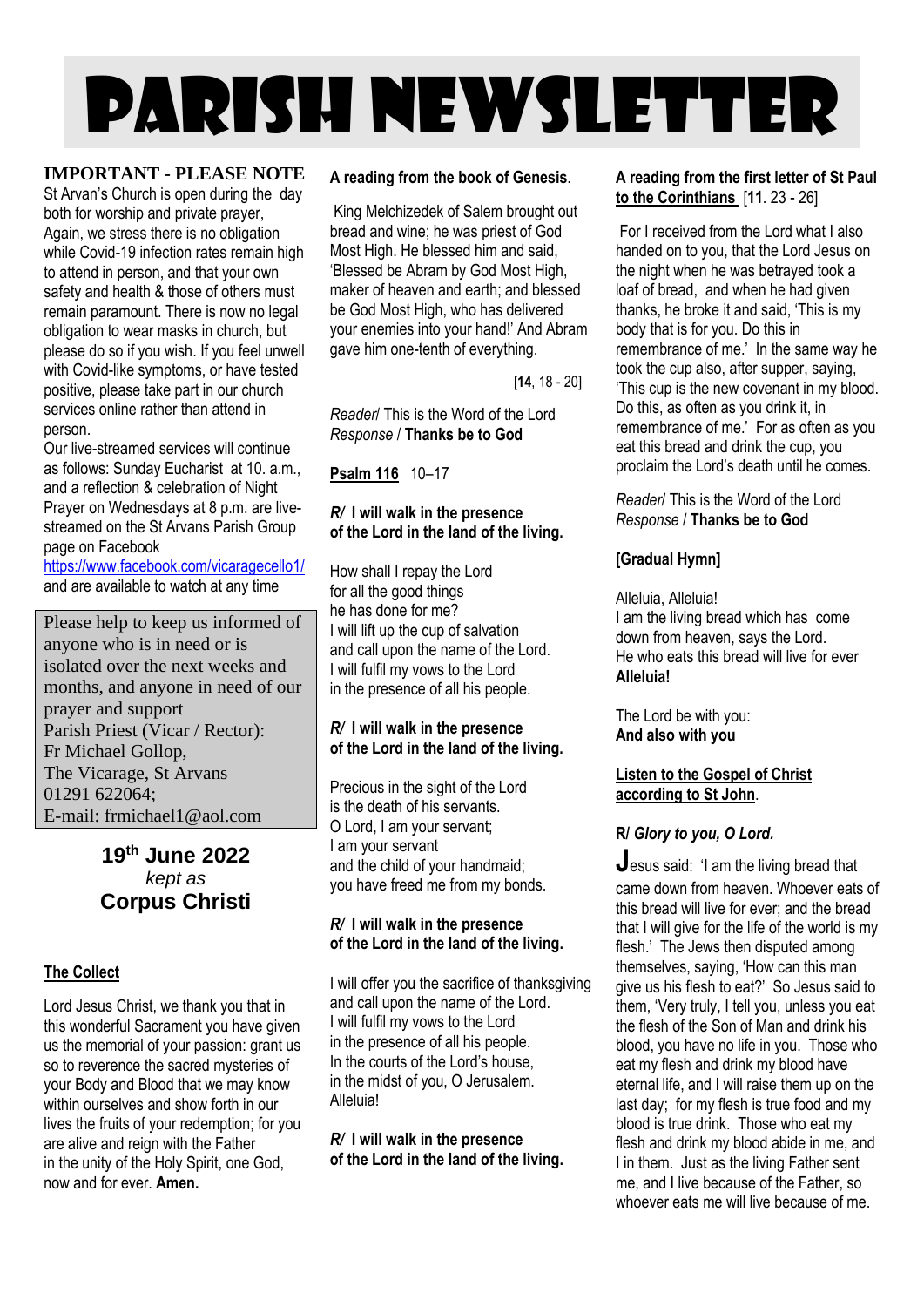This is the bread that came down from heaven, not like that which your ancestors ate, and they died. But the one who eats this bread will live for ever.'

[**6,** 51 - 58]

This is the Gospel of the Lord **R/** *Praise to you, O Christ.*

#### **A Prayer of Spiritual Communion**

My Jesus, I believe that you are in the Blessed Sacrament. I love you above all things, and I long for you in my soul. Since I cannot now receive you sacramentally, come at least spiritually into my heart. As though you have already come, I embrace you and unite myself entirely to you; never permit me to be separated from you. Amen.

*(The Confraternity of the Blessed Sacrament)*

## **For Your Prayers**

That we may recognise the Lord Jesus in the breaking of the bread.

An increase in devotion to the Lord in the Blessed Sacrament

The well-being of the earth and everything which lives on it.

The people of Ukraine.

The peace of the world

Those killed and injured in Ukraine Those without adequate food and shelter For all migrants, refugees, and all forced to flee from their homelands Those here and throughout the world who continue to suffer from the Coronavirus pandemic - for doctors, nurses, all medical staff, carers, medical researchers. For those in government throughout the world, that they may make informed, wise and compassionate decisions

#### **For the Church:**

For the bishops of the Church: Cherry, Bishop of Monmouth, Philip, Episcopal Visitor of the Society of the Holy Cross in Wales, Justin, Archbishop of Canterbury. & for all who hold and teach the Catholic faith that comes to us from the Apostles.

All bishops, priests and deacons and all baptised Christians

For the reunion of all Christians: for Pope Francis, for Orthodox Patriarch Bartholomew, & for the leaders of the Reformed traditions

#### **For the Sick & those in need:**

Roy Staples, Ralph Hamilton, Patricia Hamilton; Sylvia; The Revd Helen Rodwell; Kim; Elisabeth; Marion Webster; Lorna; Michael; Lisa; Anne-Louise; Abigail; John Metivier, priest; David Nicholson, priest.

#### **For the Departed:**

The recently departed:; Frederick John Davenport; our own departed relatives & friends, & those whose anniversaries of death fall at this time: Angela Palmer

### The Jereboam Interview

*We continue our series of extracts from the Jerusalem and Galilee Gazette, an imaginary first-century newspaper. Week by week the correspondent Jereboam interviews various people whose lives have been affected in some way by Jesus Christ and his teaching.*

*Our thanks to the Parish of St Catharine's Chipping Campden & to the author for permission to reproduce 'Jereboam'*

## **Daniel**

*Jereboam:* To be honest, I didn't recognise you, Daniel.

**Daniel:** It was thirty years ago that we met. I was about twelve or thirteen at the time.

*Jereboam:* I do remember our conversation though, now you mention it. You were the lad who offered loaves and fish to feed all those people gathered to hear Jesus.<br>**Daniel:** 

That's right. It was an extraordinary day: the spiritual and the material in perfect combination. That happened all the time with Jesus, of course.

*Jereboam:* Would you still count yourself as one of his followers? *Daniel:* Certainly: once I had experienced his love and authority, I could never turn away from it. The life we lead can be difficult at times, but, as I say, I could never reject the source of such goodness, such wholeness. Once you encounter something like that, you can't dismiss it and leave it in your past: it's too valuable to lose. I've just had to allow myself constantly to be replenished by Jesus.

*Jereboam:* Through prayer, presumably...

*Daniel:* Yes, but also by receiving his Body and Blood. That's bound up with prayer too, of course. It's also bound up with that old story of the loaves and fish – "my " story, if you like. *Jereboam:* What's the particular connection?<br>Daniel:

Well, that day Jesus was able to transcend normal reality, to share my food with everyone. He saw to it that we all had what we needed. In the same sort of way he offers himself to his followers whenever we revisit his sacrifice through the Eucharist. Again he gives to any number of people what they most need and desire: somehow the usual material laws are suspended to make this possible. It's a wonderful process. Just don't ask me to explain it. I don't understand it any more than I understood what went on with the loaves and the fish. I just know it happens, that's all, and that it's very, very beautiful.

*Jereboam:* Thank you, Daniel. Maybe you'll give us another update in another thirty years' time? *Daniel:* Maybe...

#### **Thought for the Week**

""This Sacrament is not a special part of our religion, it is just our religion, sacramentally enacted."

*from 'The Crown of the Year '* by Austin Farrer, *(1904 – 68)* Anglican priest , theologian

## **This Week**

Today we celebrate in our parishes the feast of Corpus Christi, the thanksgivg for Holy Communuion. In the great Sacrament of the Eucharist, the central Christian act of worship, the Lord makes himself known to us in the breaking of the bread as he feeds us with his life. On Tuesday we remember the Italian saint Aloysius Gonzaga. Thursday is the Nativity of Saint John the Baptist, and. Friday the Sacred Heart of Jesus. The first readings at the Eucharist this week are from the Second Book of the Kings. It is the story of the invasion by Assyria and then the invasion by Babylon,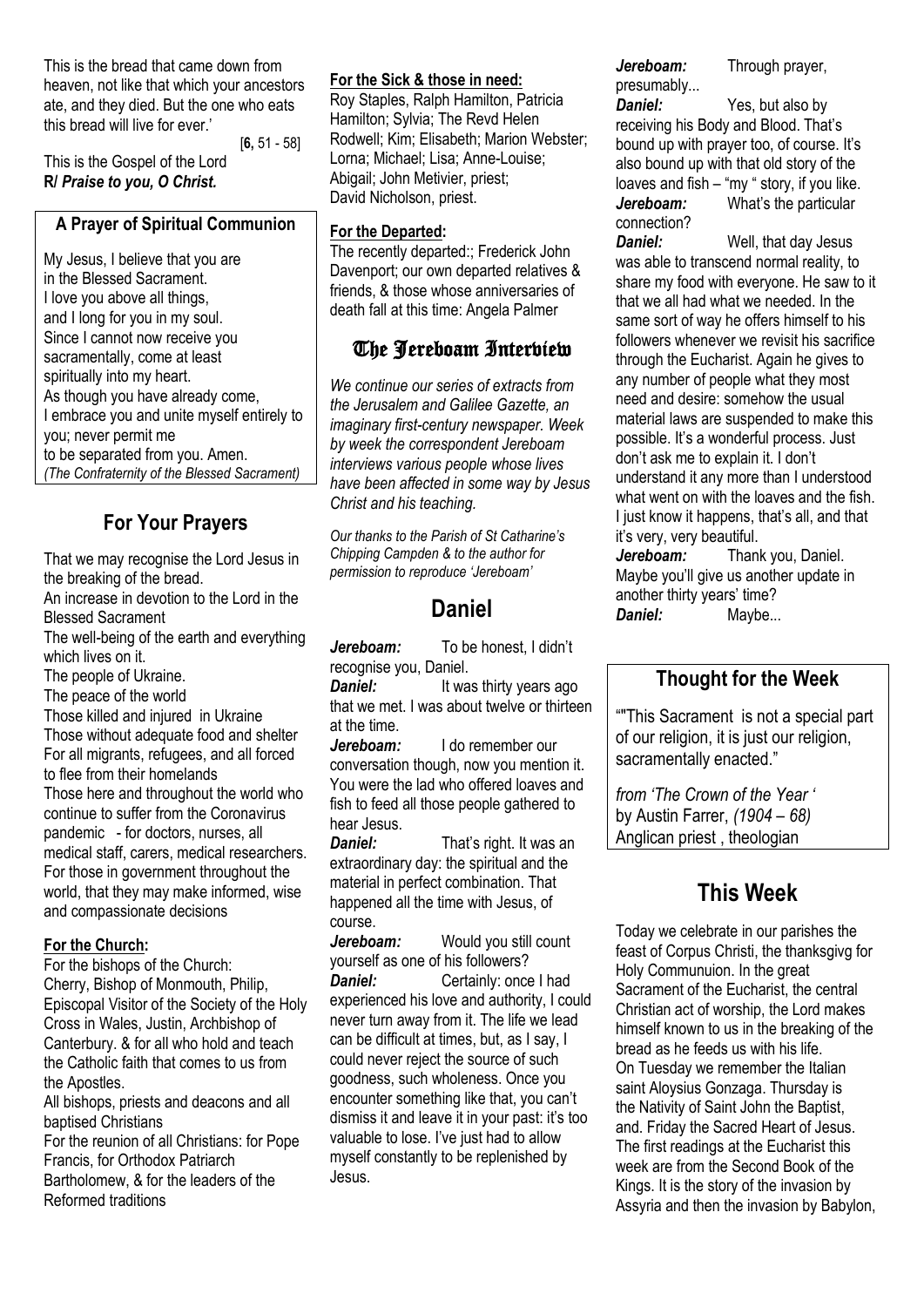resulting in captivity that left a remnant of the people behind. The week closes with a reading from the Book of Lamentations. This week we continue reading from St Matthew's Gospel. Jesus continues his challenge to follow him more completely. "Stop judging, that you may not be judged." "Do to others whatever you would have them do to you." "Beware of false prophets, who come to you in sheep's clothing." "Not everyone who says to me, 'Lord, Lord,' will enter the Kingdom of heaven, but only the one who does the will of my Father in heaven." "Who do you say that I am?" When a leper asks if Jesus will cure him, Jesus replies, "I will do it. Be made clean." Jesus cures the Centurion's servant: "Lord, I am not worthy to have you enter under my roof;only say the word and my servant will be healed." Next Sunday is the Second Sunday after Trinity. In St Luke's Gospel we hear of Jesus "resolutely determined to journey to Jerusalem" but not being welcomed by everyone. When Jesus invites people to "Follow me" he is put off with excuses. "No one who sets a hand to the plough and looks to what was left behind is fit for the kingdom of God."

#### **A Homily for Corpus Christi**

+ It's very easy for us to take the Eucharist for granted; after all it's very often what the Church does when we come together to worship. It's just there; its what we do when we come to church. But, of course, if we think about it that won't do at all because the Eucharist should above all fill us with a sense of mystery.

By that I don't mean a sense of bewilderment – anyone approaching the Christian faith for the first time might well be confused by the words we use and the symbolism involved – all this talk of Body and Blood, of sacrifice and offering, of a real presence of Christ in bread and wine, the Lord who comes to us here and feeds us with his life. But we're not talking about mystery in the sense of a lack of understanding or something incomprehensible, rather of something hidden beneath the ordinary, physical material things of life, the bread and wine of a meal - part of the common experience of human life which were taken and given by the Lord at the Last Supper, and which ever since, the Church has continued to do *in remembrance* of him.

But this isn't just a mental activity, not just memory, but a grace-filled reality by which the Lord is present and feeds us with his life. Someone once said at a dinner party to the American novelist Flannery O'Connor that it's more open-minded to think that the Eucharist is a great, wonderful, powerful symbol. Her response to that was, "If it's *only* a symbol, to hell with it." And what she meant . I think, was this: to think of the Eucharist as *just* symbolic, *merely* symbolic - as a lot of people tend to - won't do at all, because the Church has always believed that something real happens here – we are given something real – it is a sharing in Christ's gift of the life of Resurrection – spiritual food for the journey of discipleship, sustenance for the pilgrimage of faith towards the vision of God. We believe that what happens here in a profoundly mysterious way helps us become more like Christ. We can try to define it  $-$  and down the centuries people have almost to the point of fixation and worse – in the sense that what should unite us all in Christ has become yet another source of unholy division - yet ultimately all our attempts at definition run into the silence of the

undefinable mystery of the life of God. It's absolutely central to what we believe, that God, through the life, death and resurrection of Jesus Christ, reveals himself in ways that we can understand and relate to. He reveals the mystery of his life in ways that can make sense to us, in the physical realities of the world. Christ empties himself to become a human being so we can see God more clearly and be drawn into his life and experience his love for us.

Because what we have here at the altar is no less than the entire mystery of the Lord's dying and rising given to us in a sacramental form which, like Christ himself, unites the physical and the spiritual.

So, Jesus at the Last Supper acts out in advance his offering of himself for the sins of a flawed humanity – for the life of the world - and under the simple forms of bread and wine gives himself to us in Holy Communion so that we can share his Easter life. [The presence of Christ is with us always; but here at the altar - and in the Tabernacle where the Blessed

Sacrament is reserved - he is really and substantially present as he is at no other time.]

The Eucharist is the sacrificial meal of God's people; and by it we are given the grace to increase in faith, in hope, in love, and become more like the Lord who lives within us and around us and beyond us. Here the link between faith and life, between what we believe and the way we live is made explicit. Here, the link between those two great commandments to love God and love our neighbour – because they are essentially the same and can't be separated - is spelled out and becomes possible for us because of the grace we receive.

The God who becomes one of us in Christ, who made holy our human nature by sharing it, leads us also to share in his own divine life. We believe that redemption – salvation – the healing of the wounds of humanity - whatever we want to call it - comes to us through the flesh of Jesus Christ who became one of us. And in this sense, the Christian faith is as much material as it is spiritual. Our shared humanity is bound together in the overflowing love of the Trinity. We are committed to believe that human beings are worthy of respect, and just and equal treatment. These feasts and doctrines of the Church's year which might seem so precious, so ecclesiastical and 'churchy,' have profound implications for the way we live as individuals in society and community. We are celebrating a living and active presence among us – a presence who makes demands of us, who constantly offers us grace to become the people God wants us to be – the very best people we are meant to be. In this mysterious sacramental meal Christ is here, giving us his life as food for our journey from the people we once were to the people we are called to become. His presence with us in the Blessed Sacrament is both the promise and partial fulfilment – a step on the way – towards the future hope of our perfect unity and communion with God. Here is the life of the Resurrection, here we can and will again truly meet him and recognise him as our Lord and God. +